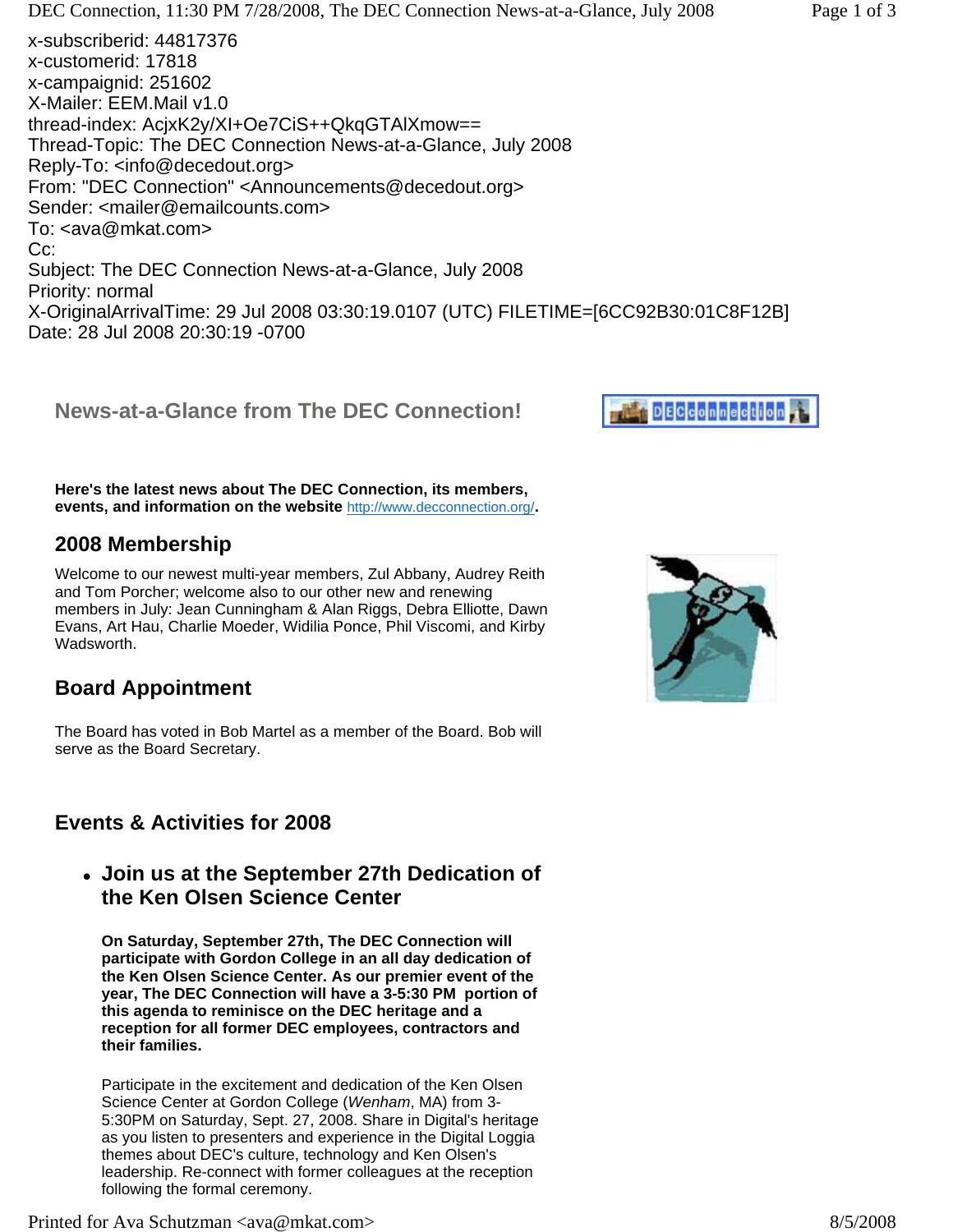### Preliminary Agenda

- <sup>z</sup> **3 PM: "Digital and the Ken Olsen Science Center"**
	- o Daniel Tymann, Exec. VP for Advancement, Communications & Technology, Gordon College
- <sup>z</sup> **3:30 PM: "Digital's Heritage" talks:** Ken Olsen's Leadership, Digital's Technology, Digital's Culture, and Future Plans to Honor Digital and Ken Olsen
- <sup>z</sup> **4:30-5:30 PM: Reception: Networking & Snacks**

How to Register: You can now buy tickets ONLINE using a charge card or your PayPal account, or send a personal check before 9/20/08. Tickets are \$15 per member and per 1 guest, \$20 per non-member and additional guests. **Details at www.decconnection.org/events.htm**

# **Update on the Website**

- Our July quarterly Member Forum index is posted it's the 1st topic. The Index is an alphabetical list of all our members, with their Forum Username. To download the Index, you must LOG IN using your own username and Forum password; once you have done that, the attachment is visible at the bottom of the topic... click to download the Index, which is in pdf format. Find the Forum Username of the member you wish to contact. Next step: return to the Forum home page and scroll down to the bottom left-hand corner - click on the link that says Member List. Using this list, click on the member's Forum Username and you will see his/her Member Profile, including e-mail address and any other personal info the member wants to share (you can change yours by Editing Your Profile). Yes, this process is a bit cumbersome, but it assures member data privacy and protects us from spammers, so please be patient. If you need any help at all, contact webmaster@decconnection.org.
- Our Member Businesses page has been reorganized by Business Category, similar to Yellow Pages, thanks to a suggestion from member Will Sherwood. If you haven't sent your info, it's never too late! You don't have to own the business, just be involved. Send info to webmaster@decconnection.org.
- Check out our website using our Site Map at www.decconnection.org/sitemap.htm
- If you're a paid-up member, you can also join our Group on LinkedIn. Go to **DEC Connection LinkedIn group on our website.**



# **HP Connection**

### **HP Sponsors "Voices of September 11"**

Frank Fetchet wrote in to thank us for running this announcement in June and to report that 4 DEC Connection members have joined the effort! So here it is one more time.

Voices of September 11<sup>th</sup> (VOICES) is a 501c3 non-profit formed shortly after 9/11 which provides support to those impacted by 9/11 while advocating for the changes needed to make us all safer. VOICES